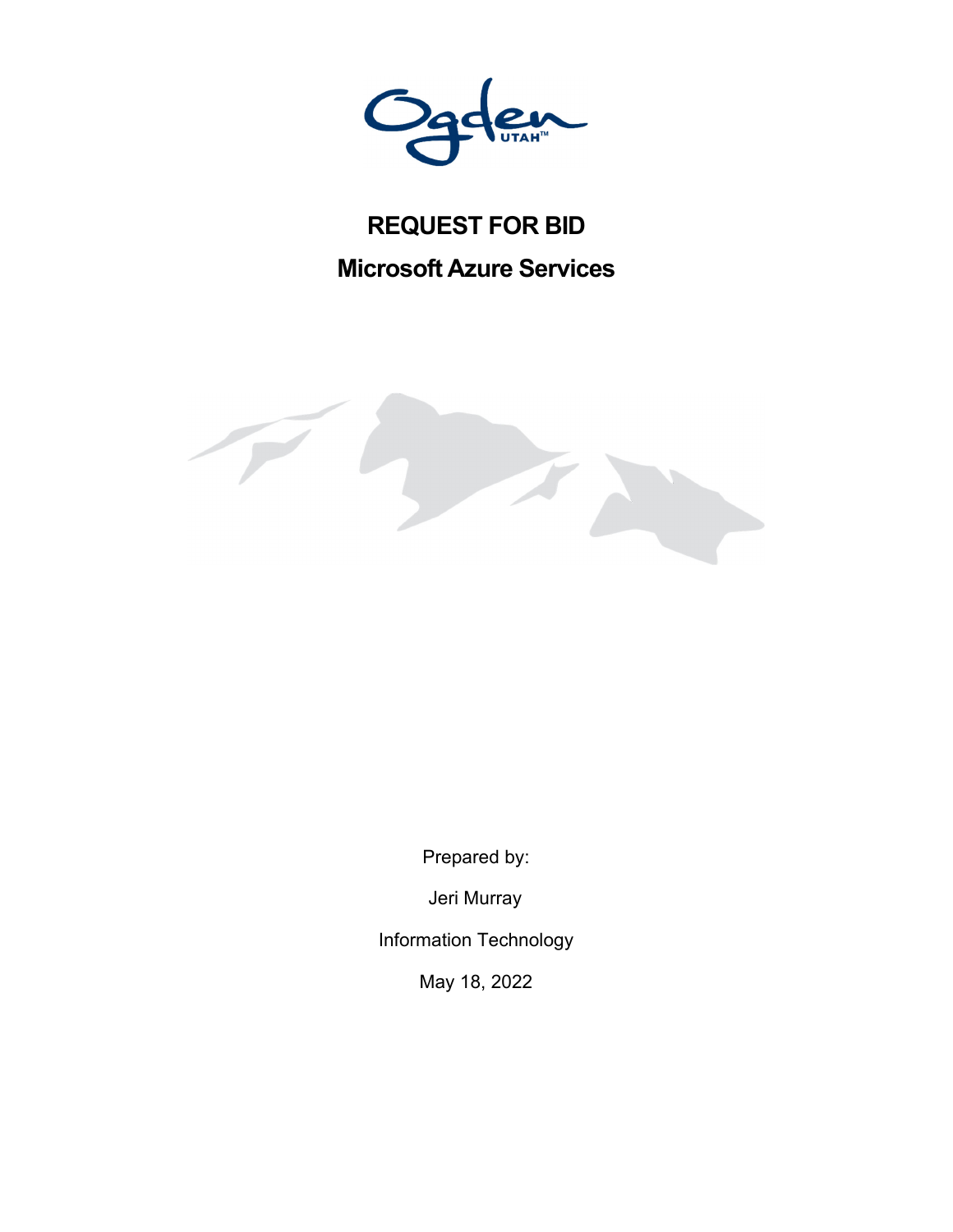## **REQUEST FOR BID OGDEN CITY CORPORATION**

# **Microsoft Azure Services**

Ogden City is requesting sealed bids from a qualified firm(s) to provide Microsoft Azure services for its offsite cloud solution.

Bid packets are available and may be obtained by downloading from the Ogden City website at https://www.ogdencity.com/264/Purchasing. Bidders are responsible for securing any and all addenda issued.

Two copies of the sealed bid shall be submitted to: Ogden City Purchasing, c/o the Info Desk at the 1<sup>st</sup> floor of the Municipal Building located at 2549 Washington Blvd. Ogden, Utah 84401 by **June 8, 2022**, **no later than 3 PM**, at which time they will be opened and read aloud at the 7<sup>th</sup> FI Conference Room of the same address. LATE BIDS WILL **NOT BE ACCEPTED.** 

Ogden City reserves the right to accept or reject any bid that best serves its convenience and/or is found to be in the best interest of the City.

Ogden City encourages and welcomes bids from local, women and minority owned businesses and other disadvantaged business enterprises.

**Published**: May 21 & 28, 2022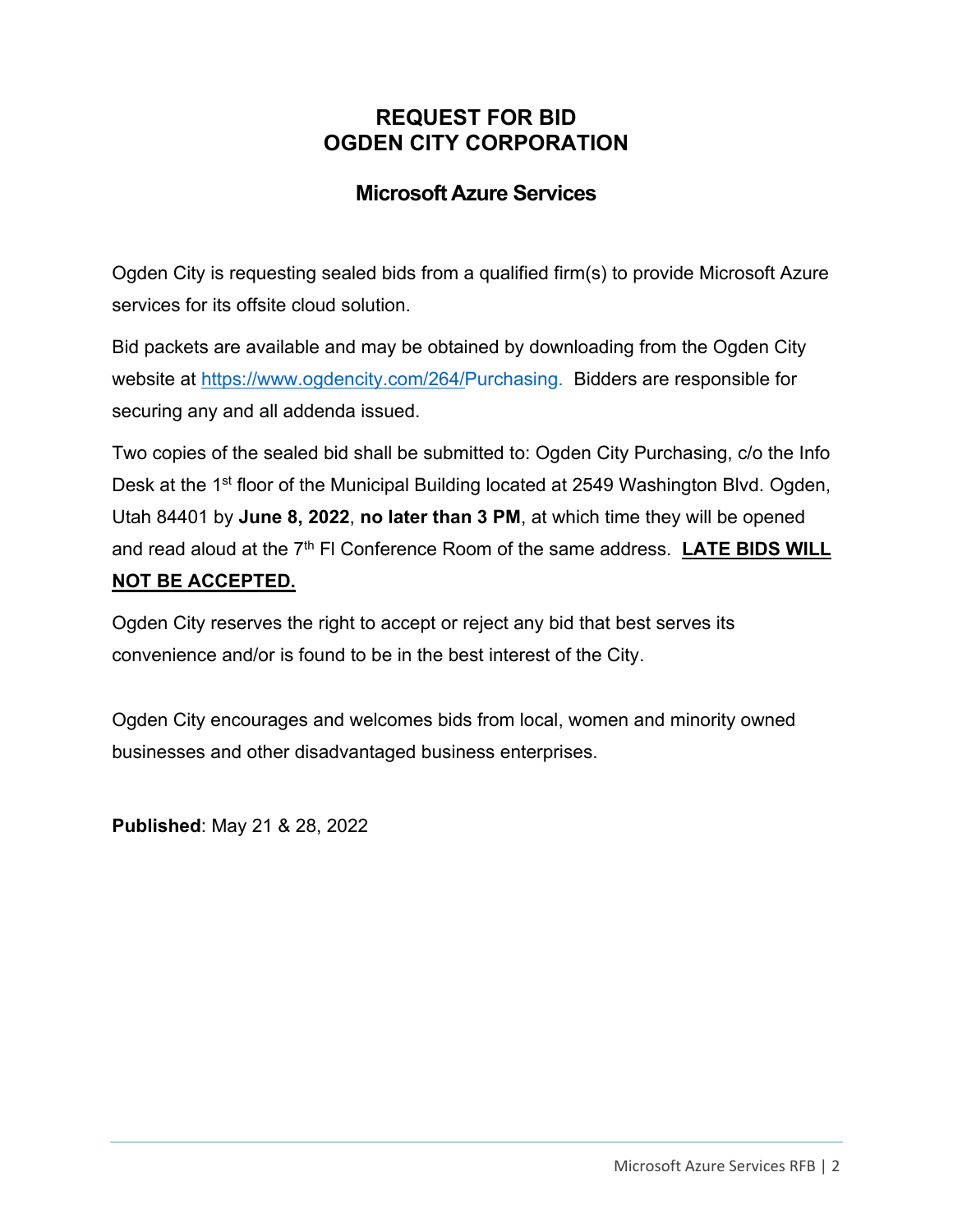# **REQUEST FOR BID OGDEN CITY CORPORATION**

## **Microsoft Azure Services**

#### **I. INTRODUCTION**

The purpose of this Request for Bids (RFB) is to solicit competitive sealed bids from qualified and experienced firm(s) to provide Microsoft Azure services for Ogden City Corporation's offsite cloud solution.

#### **Goals/Objectives**

The overall objective of this project is to purchase Microsoft Azure services.

| II. | <b>SCOPE OF SERVICE OR SPECIFICATIONS</b> |
|-----|-------------------------------------------|
|     |                                           |

| <b>Service type</b>     | <b>Region</b>       | <b>Description</b>                         |
|-------------------------|---------------------|--------------------------------------------|
| Storage                 | <b>US Gov Texas</b> | Block Blob Storage, General Purpose V2,    |
|                         |                     | LRS Redundancy, Cool Access Tier, 65 TB    |
|                         |                     | Capacity, 100,000 Write Operations,        |
|                         |                     | 100,000 List and Create Container          |
|                         |                     | Operations, 100,000 Read Operations, 1     |
|                         |                     | Other Operations. 1,000 GB Data Retrieval, |
|                         |                     | 1,000 GB Data Write                        |
| <b>Virtual Machines</b> | <b>US Gov Texas</b> | 10 D2s v3 (2 vCPU(s), 8 GB RAM) x 730      |
|                         |                     | Hours; Windows - (OS Only); Pay As You     |
|                         |                     | Go; 10 Managed OS disks - S10, 10,000      |
|                         |                     | <b>Transaction Units</b>                   |
| <b>IP Addresses</b>     | <b>US Gov Texas</b> | 128Static IP Addresses                     |

**\*** *Microsoft Azure has other services and Ogden City has the right to add and remove services to complete our Microsoft Azure project.*

It is anticipated that this bid will result in a single contract award. Contract will consist of a one (1) year term with the option to renew for two (2) additional one (1) year term contracts. We reserve the right to cancel the invitation of the bid without awarding a contract.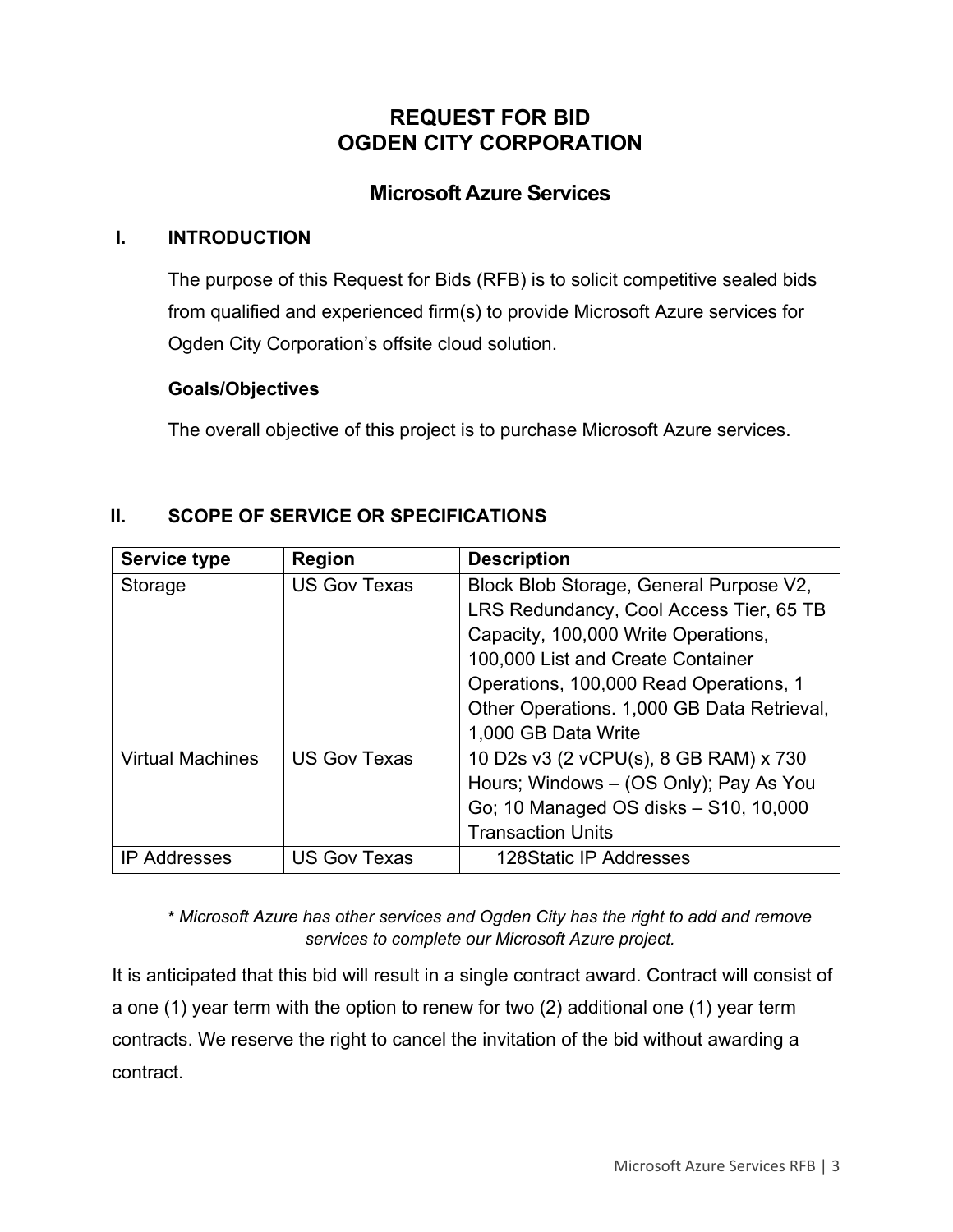### **III. OUTLINE OF EXPECTATIONS AND QUALIFICATIONS**

- A. Significant experience in Microsoft Azure Services. The successful bidder shall clearly possess an understanding of the scope of service required.
- B. Must possess the applicable required licenses, insurance, bonding, etc.
	- i. Insurance Refer Section IV.
- C. Must have great customer service; Provide at least three (3) references.
- D. Vendor will ensure that all services and procedures covering Microsoft Azure Services will comply with applicable City, State and Federal regulations

### **IV. INSURANCE REQUIREMENTS**

Contractor shall procure and maintain for the duration of the contract insurance against claims for injuries to persons or damages to property, which may arise from or in connection with the performance of this agreement. The Contractor shall pay the cost of such insurance.

- a. The amount of insurance shall not be less than:
	- i) Commercial General Liability: Minimum of \$3,000,000 commercial general liability coverage with \$1,000,000 for each occurrence. Policy to include coverage for operations, contractual liability, personal injury liability, products/completed operations liability, broad-form property damage (if applicable) and independent contractor's liability (if applicable) written on an occurrence form.
	- ii) Business Automobile Liability: \$1,000,000 combined single limit per occurrence for bodily injury and property damage for owned, nonowned and hired autos.
	- iii) Workers' Compensation and Employer's Liability: Worker's Compensation limits as required by the Labor Code of the State of Utah and employer's liability with limits of \$1,000,000 per accident.
- b. Each insurance policy required by this Agreement shall contain the following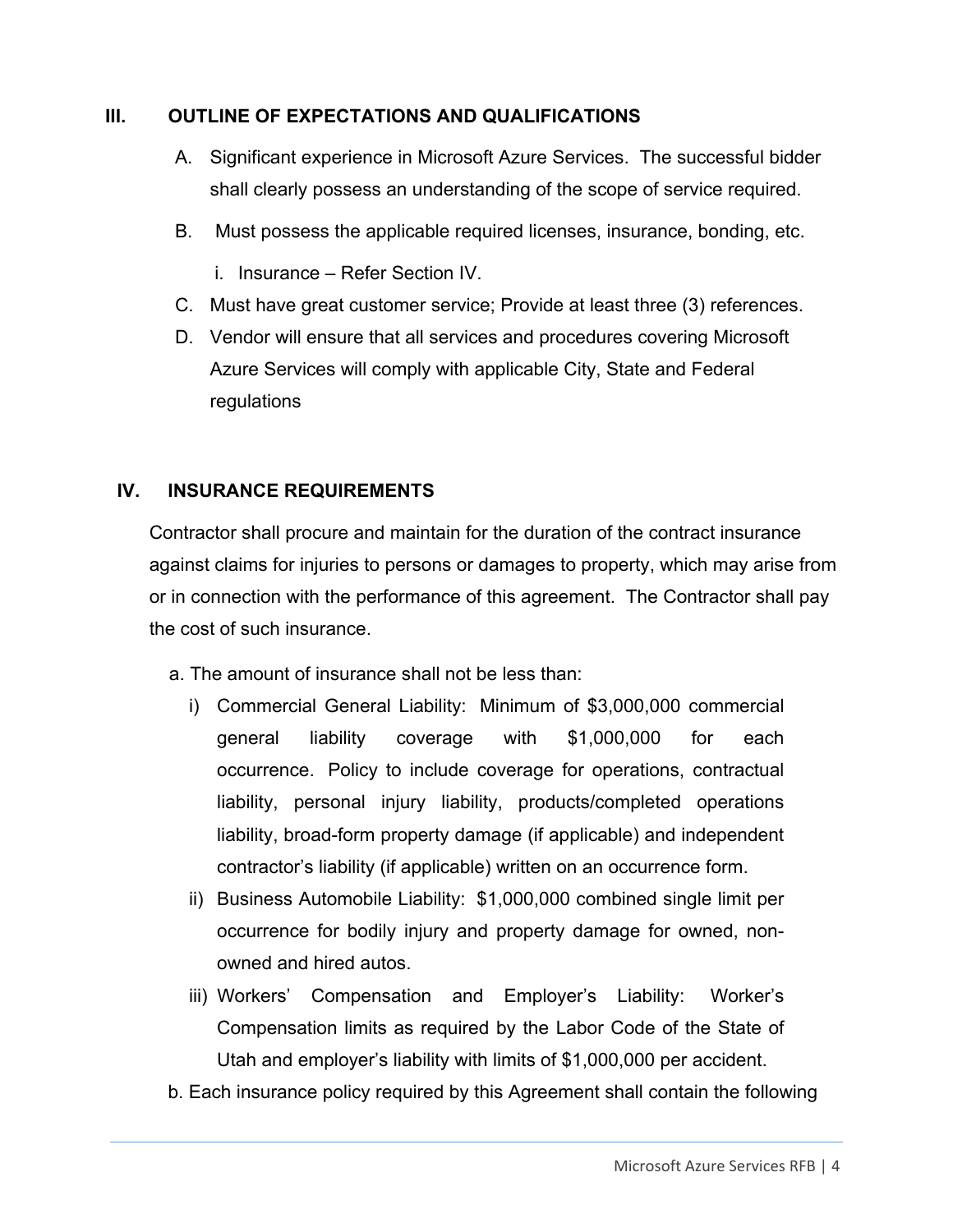clauses:

- i) "This insurance shall not be suspended, voided, canceled, reduced in coverage or in limits except after thirty days prior written notice by certified mail, return receipt requested, has been given to the Ogden City Corporation".
- ii) "It is agreed that any insurance or self-insurance maintained by Ogden City Corporation, its elected or appointed officials, employees, agents and volunteers shall be excess of Contractor's insurance and shall not contribute with insurance provided by this policy."
- c. Each insurance policy required by this Agreement, excepting policies for Workers' Compensation, shall contain the following clause in a separate endorsement:
	- i) "Ogden City Corporation, its elected and appointed officials, employees, volunteers and agents are to be named as additional insureds in respect to operations and activities of or on behalf of, the named insured as performed under Agreement with Ogden City Corporation."
- d. Insurance is to be placed with insurers acceptable to and approved by Ogden City Corporation. Contractor's insurer must be authorized to do business in Utah at the time the license is executed and throughout the time period the license is maintained, unless otherwise agreed to in writing by Ogden City Corporation. Failure to maintain or renew coverage or to provide evidence of renewal will be treated as a material breach of contract.
- e. City shall be furnished with original certificates of insurance and endorsements effecting coverage required within, signed by a person authorized by that insurer to bind coverage on its behalf. All certificates and endorsements are to be received by the City before work begins on the premises.
- f. City reserves the right to require complete, certified copies of all required insurance policies at any time.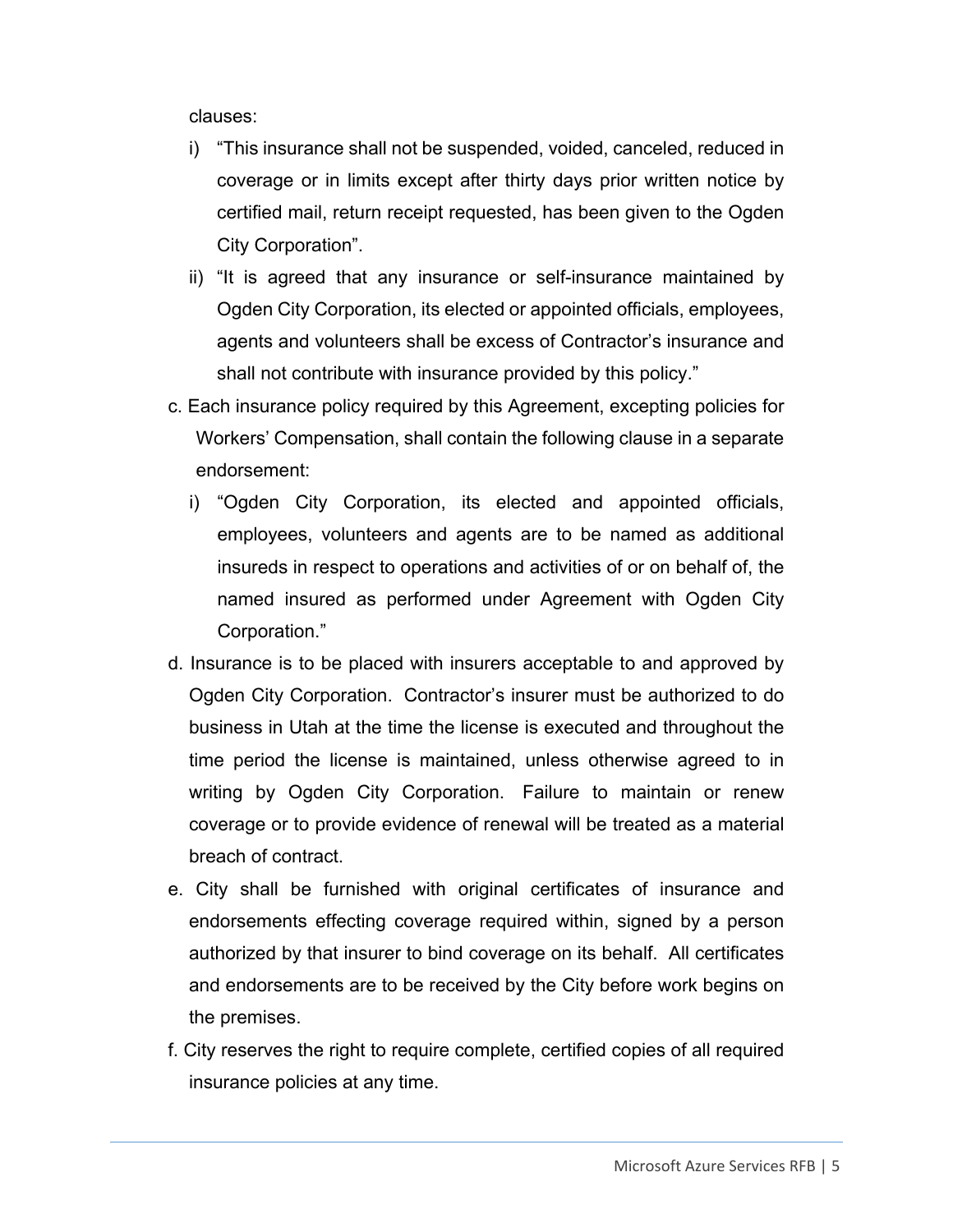- g. Any deductibles or self-insured retentions must be declared to and approved by the City. At the option of the City, either: the insurer shall reduce or eliminate such deductibles or self-insured retentions as respect to the City, their elected and appointed officials, employees, agents and volunteers; or Contractor shall provide a financial guarantee satisfactory to the City guaranteeing payment of losses and related investigations, claim administration and defense expenses.
- h. Contractor shall include all of its contractors as insured under its policies or shall furnish separate certificates and endorsements for each contractor. All coverages for Contractor's contractors shall be subject to all of the requirements stated herein.
- i. Nothing contained herein shall be construed as limiting in any way the extent to which Contractor may be held responsible for payments of damages to persons or property resulting from the activities of Contractor or its agents, employees, invitees or contractors upon the Premises during the License Period.

### **V. OTHER TERMS AND CONDITIONS**

- A. Fees Contractor is responsible for all application of applicable permits, fees, inspections, certifications, and approvals necessary to perform the required work.
- B. Background Check For projects that are security-sensitive in nature, Ogden City reserves the right to conduct a criminal background check of each person who will be providing services in response to this RFP. If requested, Contractor shall submit a BCI Criminal History Report dated within 30 days of response to RFP for each employee who will be on-site, that shows "Criminal History Verified" and has Arrest History attachments. Employees who have any convictions on their BCI record may be subject to further review and approval by Ogden City. Ogden City may reject any response to this RFP that involves services from a person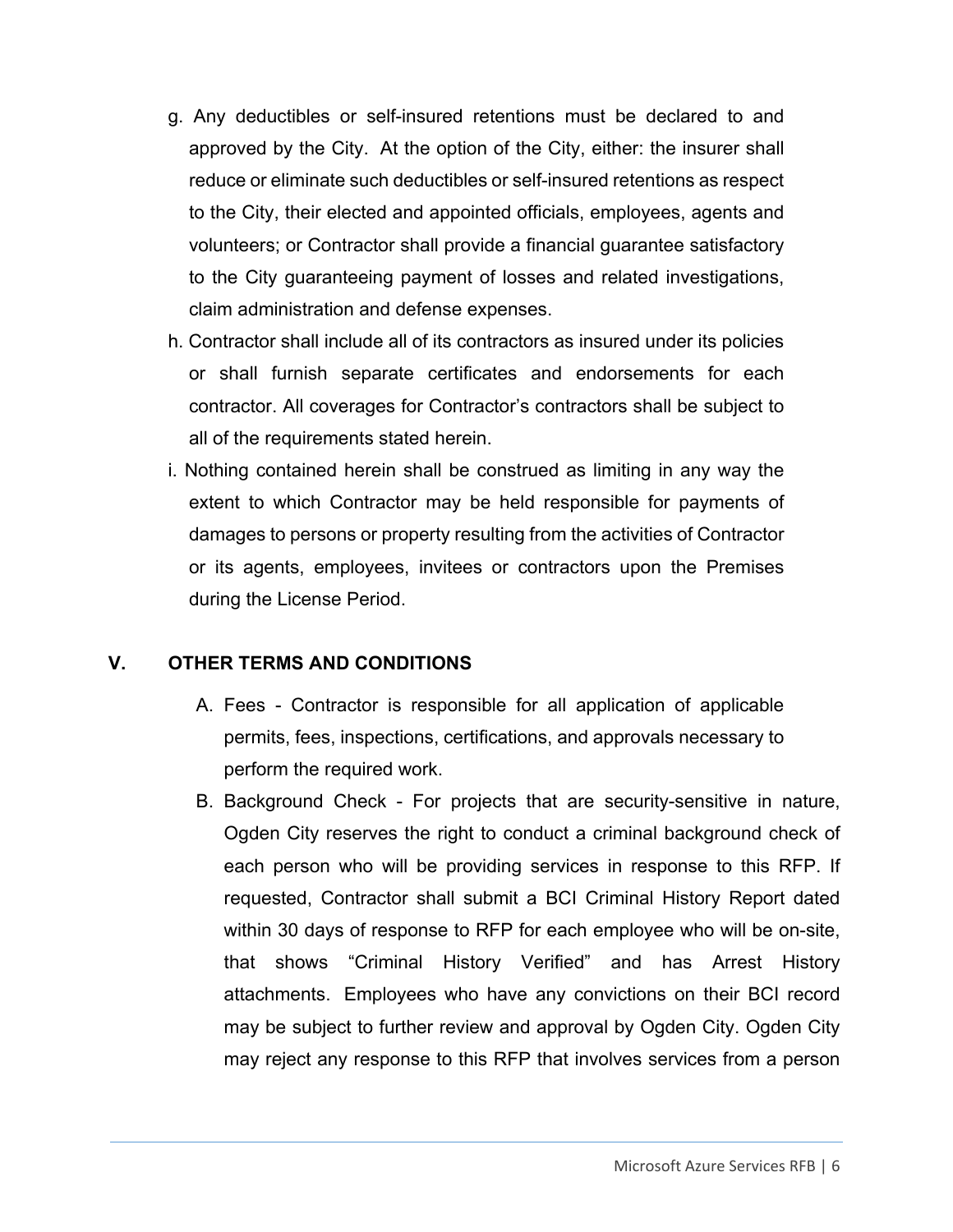or entity that Ogden City determines is unfit or unqualified to fulfill the requirements of this RFP.

- C. Cost of Developing Bids All costs related to the preparation of proposals/bids and any related activities are the sole responsibility of the offeror. Ogden City assumes no liability for any costs incurred by offerors throughout the entire selection process.
- D. The City reserves the right to request clarification of information submitted, and to request additional information from any bidder.
- E. Ogden City will make every effort to ensure all bidders are treated fairly and equally throughout the entire advertisement, review and selection process. The procedures established herein are designed to give all parties reasonable access to the same basic information.
- F. Conflict of Interest No member, officer, or employee of Ogden City, during his or her tenure shall have any interest, direct or indirect, in this contract or the proceeds thereof, except as permitted by Ogden City policy.
- G. Non-Collusion The offeror guarantees the proposal is not a product of collusion with any other offeror and no effort has been made to fix the proposal price or any offeror or to fix any overhead, profit of cost estimate of any proposal price.
- H. Ogden City reserves the right to negotiate and hold discussions with prospective service providers as necessary, however, Ogden City may award this contract without discussion from prospective service providers. The winning bidder shall enter into a written agreement with Ogden City. Ogden City reserves the right to cancel this Request for Bids. Ogden City reserves the right to reject any or all bids received. Furthermore, Ogden City shall have the right to waive any informality or technicality in bids received, when in the best interest of Ogden City. Ogden City reserves the right to segment or reduce the scope of services and enter contracts with more than one vendor.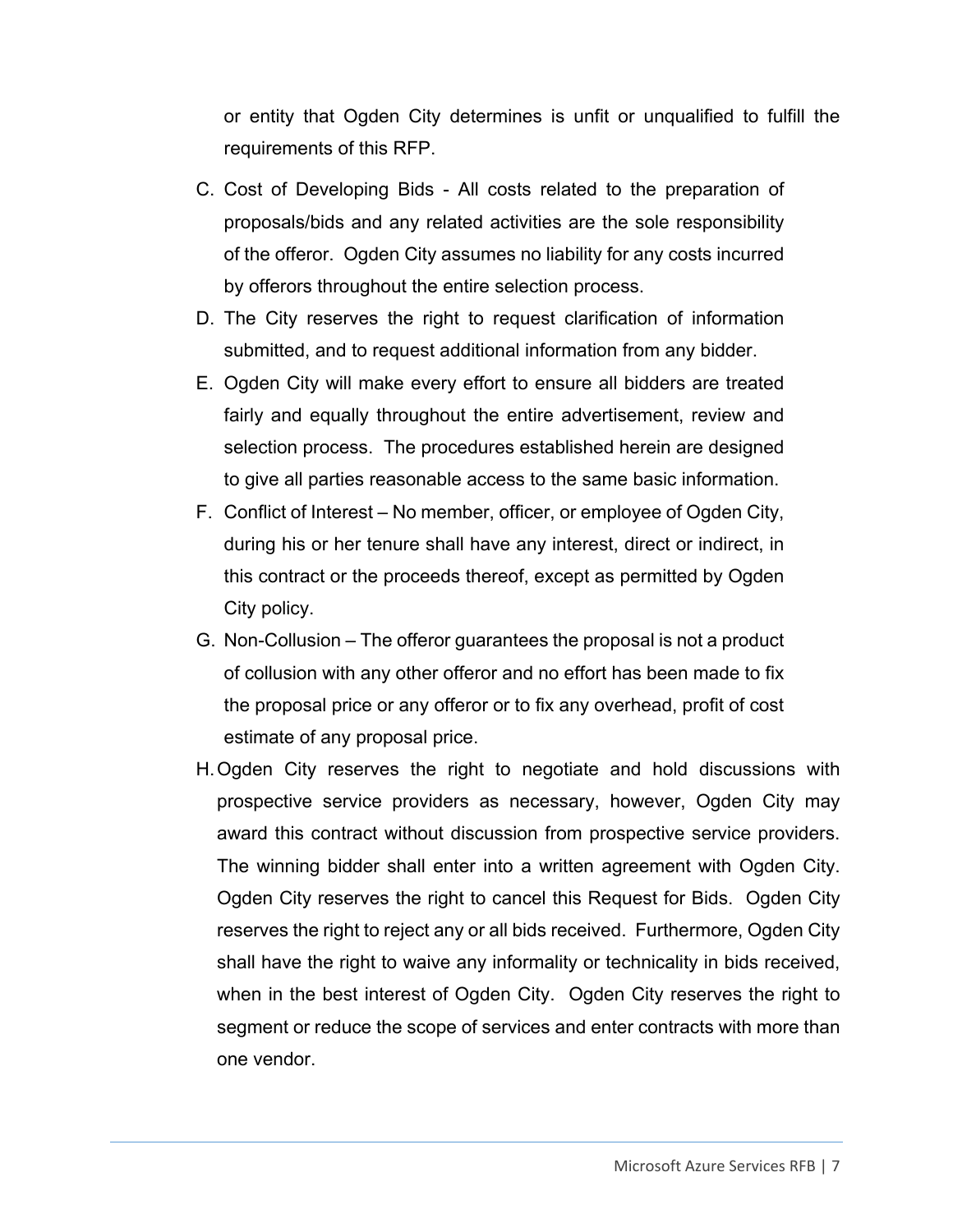### **VI. GOVERNING INSTRUCTIONS**

This RFB will constitute the governing document for submitting bids and will take precedent over any oral representations.

#### **VII. CONTACT PERSON**

For any questions related to this RFB, please contact the Ogden City Purchasing office via email purchasing@ogdencity.com or at (801) 629-8742.

The question-and-answer period ends at 3PM on June 3, 2022.

#### **VIII. BID SUBMITTALS**

At a minimum, the following must be submitted and included in the sealed bid submittal:

- 1. Exhibit A Completed Company Information Sheet with required attachments.
- 2. Exhibit B Completed Bid Form
- 3. Exhibit C Completed Addenda Acknowledgement, if applicable

Bids must be sealed and submitted in a timely manner. Bidders shall provide two (2) copies of the documents required in this RFB in a sealed envelope.

On the outside of the envelope, indicate firm's name and bid name "Microsoft Azure Services RFB."

### **Bids must be submitted by June 8, 2022; no later than 3 PM. Submit Bid To:**

Ogden City Corporation ATTN: Purchasing Office c/o 1st Floor Information Desk 2549 Washington Blvd. Ogden, UT 84401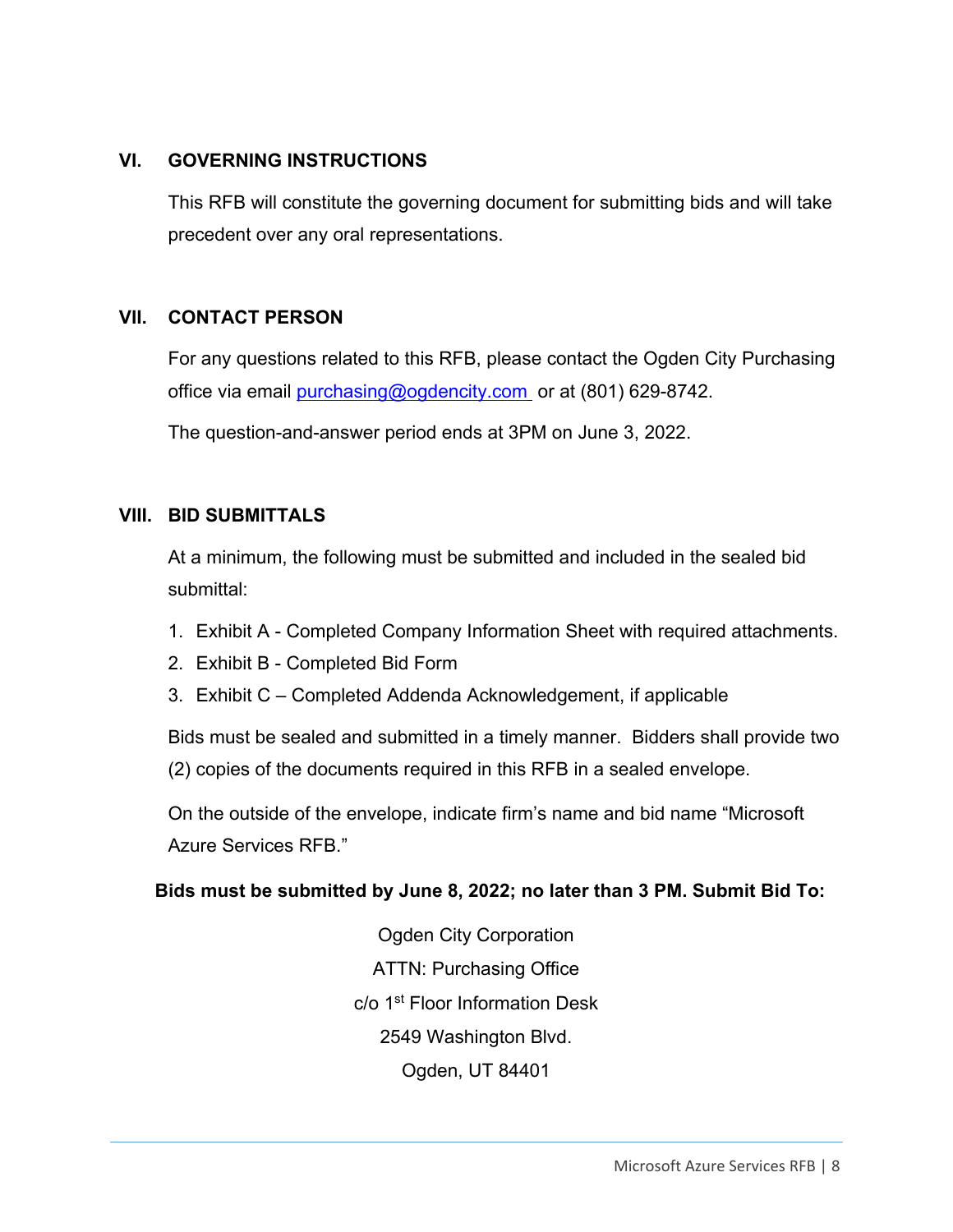**Bid Opening:** On the same date, bids will be opened and read aloud 30 minutes later at the 7<sup>th</sup> Floor Conference Room of the same address.

### **LATE BIDS WILL NOT BE ACCEPTED**.

No facsimile or email transmittals will be accepted.

All submittals must be delivered by the mail or other delivery service or hand-carried to the 1st Floor Information Desk at the same address.

It is the sole responsibility of those responding to this RFB to ensure that their submittal is made to the correct location and in compliance with the stated date and time.

Ogden City offices are closed on holidays.

Ogden City reserves the right to accept or reject any submittal as it best serves convenience and/or is found to be in the best interest of the City.

Ogden City encourages and welcomes bids from women and minority owned businesses.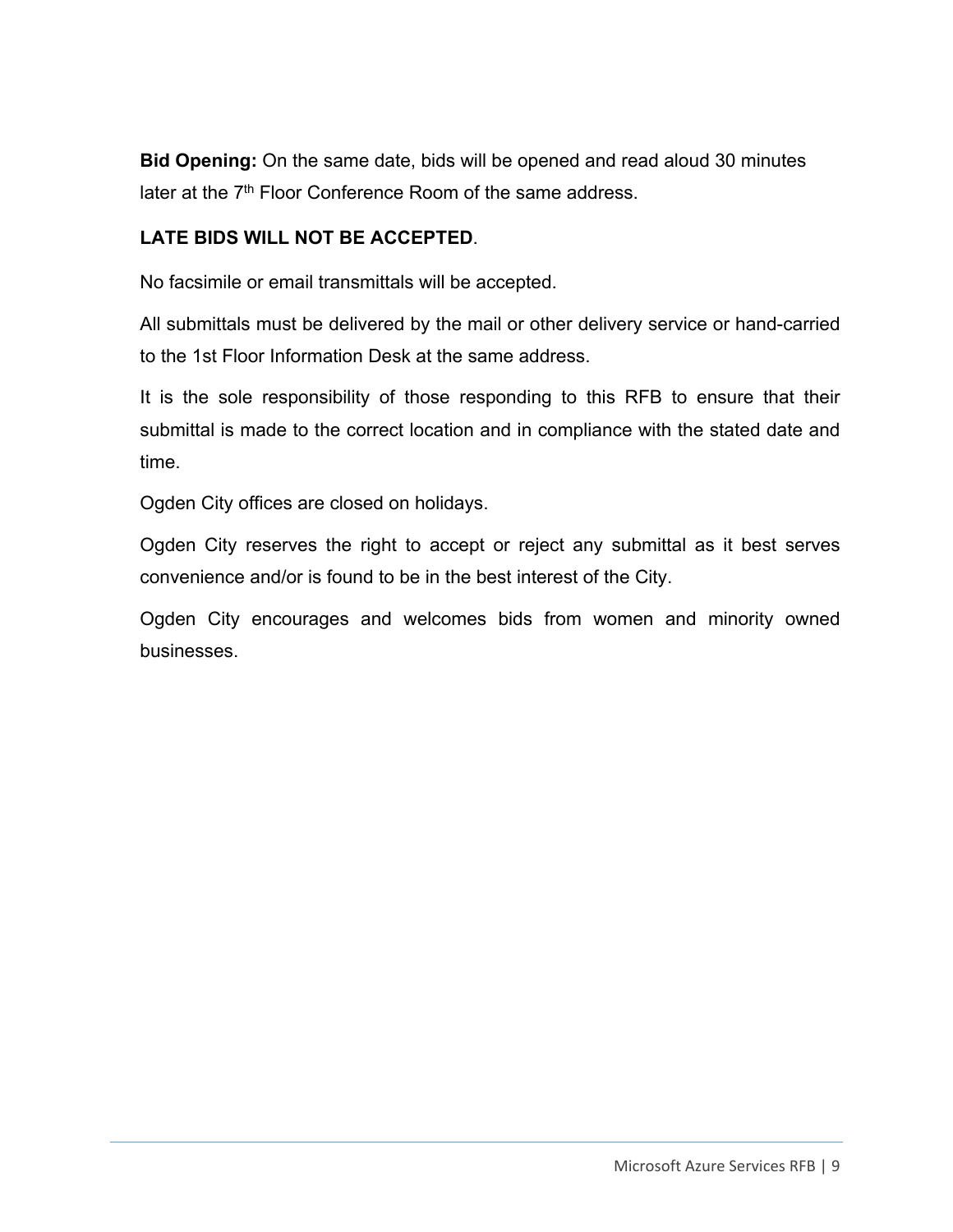# **EXHIBIT A**

# **OGDEN CITY CORPORATION COMPANY INFORMATION SHEET**

| А.          |                                 |                | Business name: _________________________________Year Est. _____________            |  |
|-------------|---------------------------------|----------------|------------------------------------------------------------------------------------|--|
|             |                                 |                |                                                                                    |  |
|             |                                 |                |                                                                                    |  |
|             |                                 |                | Business Tel.: _________________ FAX: _______________ Mobile Tel.: _____________   |  |
|             |                                 |                |                                                                                    |  |
|             |                                 |                | If you do not have a federal I.D. #, please list your Social Security Number:      |  |
|             | Attach a completed IRS W9 Form. |                |                                                                                    |  |
| В.          |                                 |                | List at least three (3) recent clients who can attest to the quality of your work: |  |
|             | Name                            | <b>Address</b> | <b>Phone Number</b>                                                                |  |
|             |                                 |                |                                                                                    |  |
|             |                                 |                |                                                                                    |  |
|             |                                 |                |                                                                                    |  |
| $C_{\cdot}$ |                                 |                | Number of full-time employees: _______ Number of part-time employees ______        |  |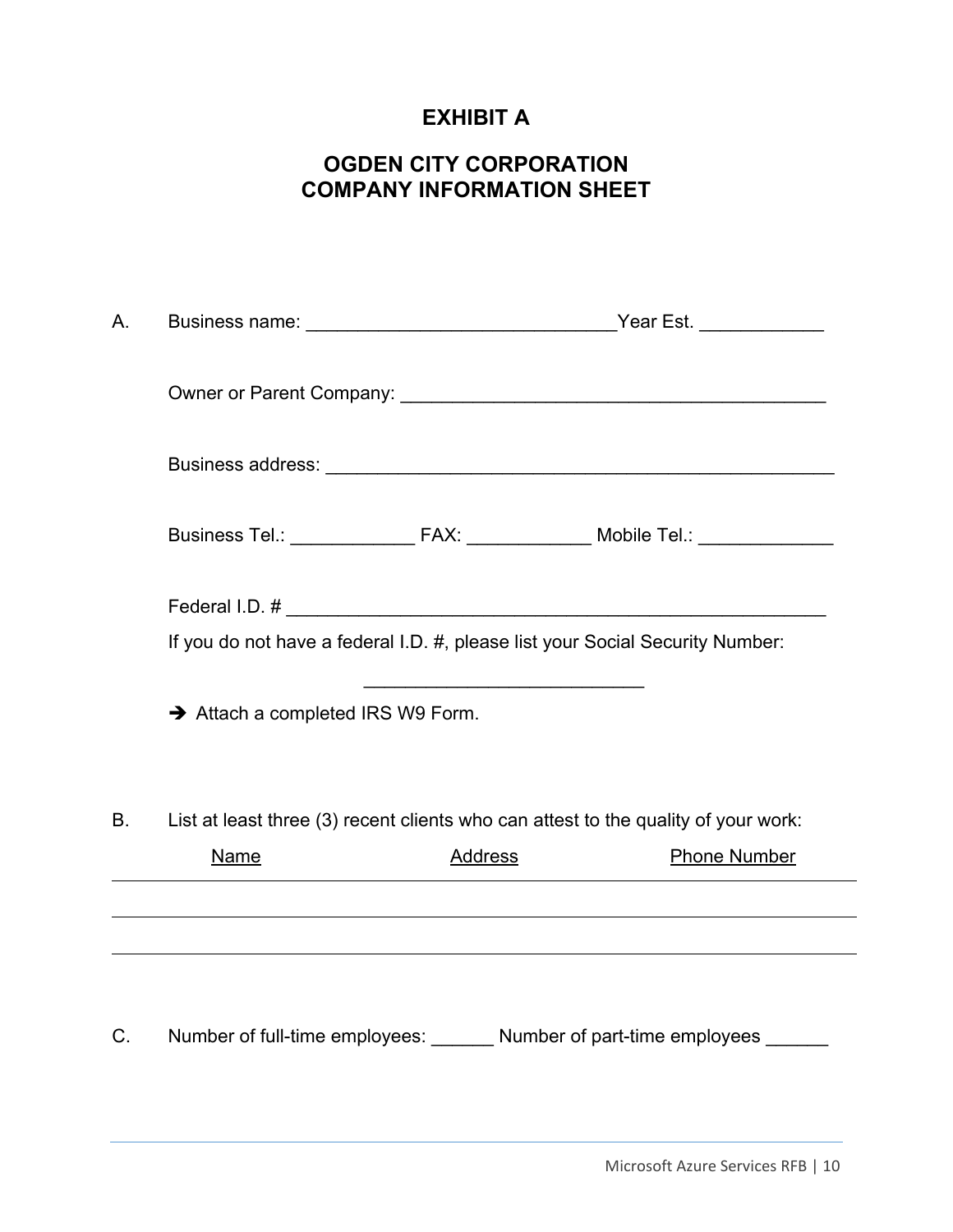D. Who in your organization is authorized to sign legal documents, pick up checks and sign bids:

| <b>Na</b><br>$\frac{1}{2} \left( \frac{1}{2} \right) \left( \frac{1}{2} \right) \left( \frac{1}{2} \right) \left( \frac{1}{2} \right) \left( \frac{1}{2} \right) \left( \frac{1}{2} \right) \left( \frac{1}{2} \right) \left( \frac{1}{2} \right) \left( \frac{1}{2} \right) \left( \frac{1}{2} \right) \left( \frac{1}{2} \right) \left( \frac{1}{2} \right) \left( \frac{1}{2} \right) \left( \frac{1}{2} \right) \left( \frac{1}{2} \right) \left( \frac{1}{2} \right) \left( \frac$<br>.<br>. |  | itle: |  |
|---------------------------------------------------------------------------------------------------------------------------------------------------------------------------------------------------------------------------------------------------------------------------------------------------------------------------------------------------------------------------------------------------------------------------------------------------------------------------------------------------|--|-------|--|
|---------------------------------------------------------------------------------------------------------------------------------------------------------------------------------------------------------------------------------------------------------------------------------------------------------------------------------------------------------------------------------------------------------------------------------------------------------------------------------------------------|--|-------|--|

E. Limits of your insurance coverage:

| <b>General Liability:</b> |  |  |
|---------------------------|--|--|
| Automobile:               |  |  |

**\_\_\_\_\_\_\_\_\_\_\_\_\_\_\_\_\_\_\_\_\_\_\_\_\_\_\_\_\_\_\_\_\_\_\_\_\_\_\_\_** 

**\_\_\_\_\_\_\_\_\_\_\_\_\_\_\_\_\_\_\_\_\_\_\_\_\_\_\_\_\_\_\_\_\_\_\_\_\_\_\_\_\_** 

**\_\_\_\_\_\_\_\_\_\_\_\_\_\_\_\_\_\_\_\_\_\_\_\_\_\_\_\_\_\_\_\_\_\_\_\_\_\_\_\_\_\_** 

Workman's Compensation: \_\_\_\_\_\_\_\_\_\_\_\_\_\_\_\_\_\_\_\_\_\_\_\_\_\_\_\_\_\_\_\_\_\_\_\_\_\_\_\_\_\_

*I certify the above information is true and complete. I authorize Ogden City to verify any information provided in this form.* 

Name & Title**:** 

Authorized Signature:

Date: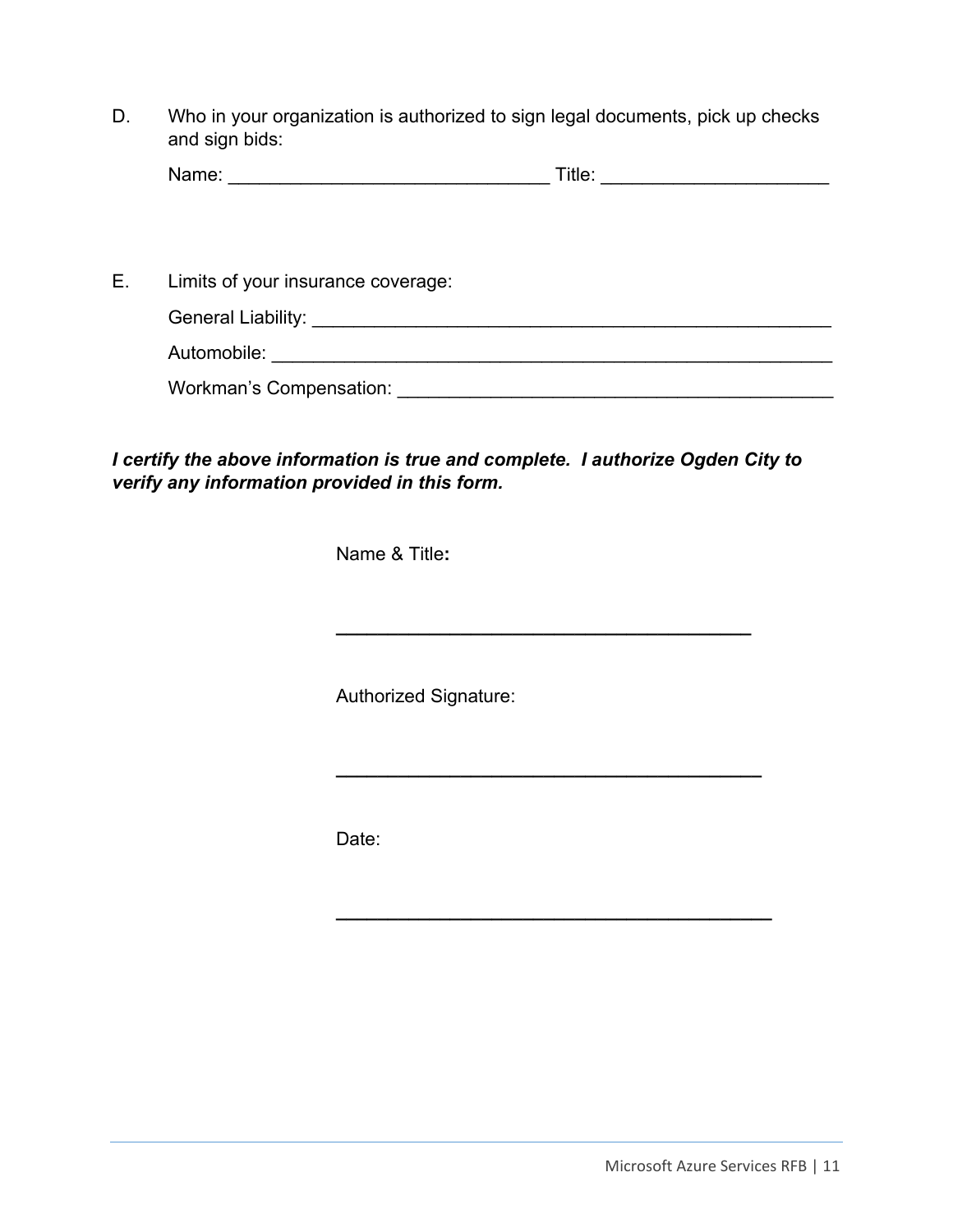**EXHIBIT B BID FORM**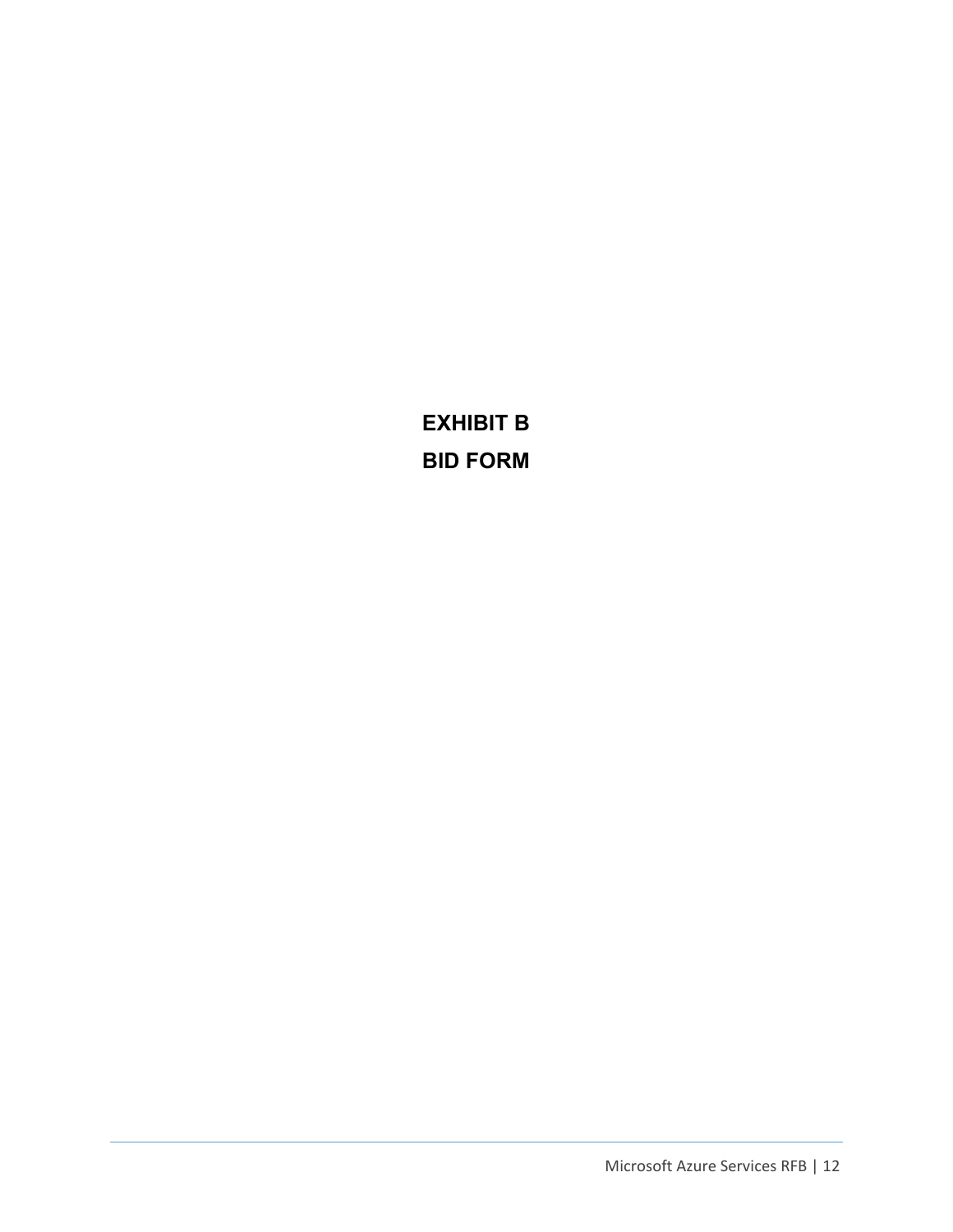# **OGDEN CITY CORPORATION**

### **REQUEST FOR BID**

## MICROSOFT AZURE SERVICES

# **BID DEADLINE:** June 8, 2022; No Later Than 3 PM

### **LATE or FAXED BIDS WILL NOT BE ACCEPTED**

| <b>Company Name:</b>                   | Bid will be honored until:       |        |      |  |
|----------------------------------------|----------------------------------|--------|------|--|
|                                        | Six (6) Months from Bid Deadline |        |      |  |
|                                        |                                  |        |      |  |
|                                        | Discount Terms: Net 30           |        |      |  |
| <b>Ordering Address:</b>               | City:                            | State: | Zip: |  |
|                                        |                                  |        |      |  |
| Authorized Representative's Name:      | Position or Title:               |        |      |  |
|                                        |                                  |        |      |  |
| Authorized Representative's Signature: | Email Address:                   |        |      |  |
|                                        |                                  |        |      |  |

# **BID DETAILS**

| Service Type &          | <b>Description</b>                            | <b>Price</b>   |
|-------------------------|-----------------------------------------------|----------------|
| <b>Region</b>           |                                               |                |
| <b>Storage</b>          | Block Blob Storage, General Purpose V2,       | \$             |
| <b>US Gov Texas</b>     | LRS Redundancy, Cool Access Tier, 65 TB       |                |
|                         | Capacity, 100,000 Write Operations, 100,000   |                |
|                         | List and Create Container Operations, 100,000 |                |
|                         | Read Operations, 1 Other Operations. 1,000 GB |                |
|                         | Data Retrieval, 1,000 GB Data Write           |                |
| <b>Virtual Machines</b> | 10 D2s v3 (2 vCPU(s), 8 GB RAM) x 730         | \$             |
| <b>US Gov Texas</b>     | Hours; Windows – (OS Only); Pay As You Go;    |                |
|                         | 10 Managed OS disks - S10, 10,000             |                |
|                         | <b>Transaction Units</b>                      |                |
| <b>IP Addresses</b>     | 128 Static IP Addresses                       | $\mathfrak{L}$ |
| <b>US Gov Texas</b>     |                                               |                |
|                         | <b>GRAND TOTAL BID PRICE:</b>                 | \$             |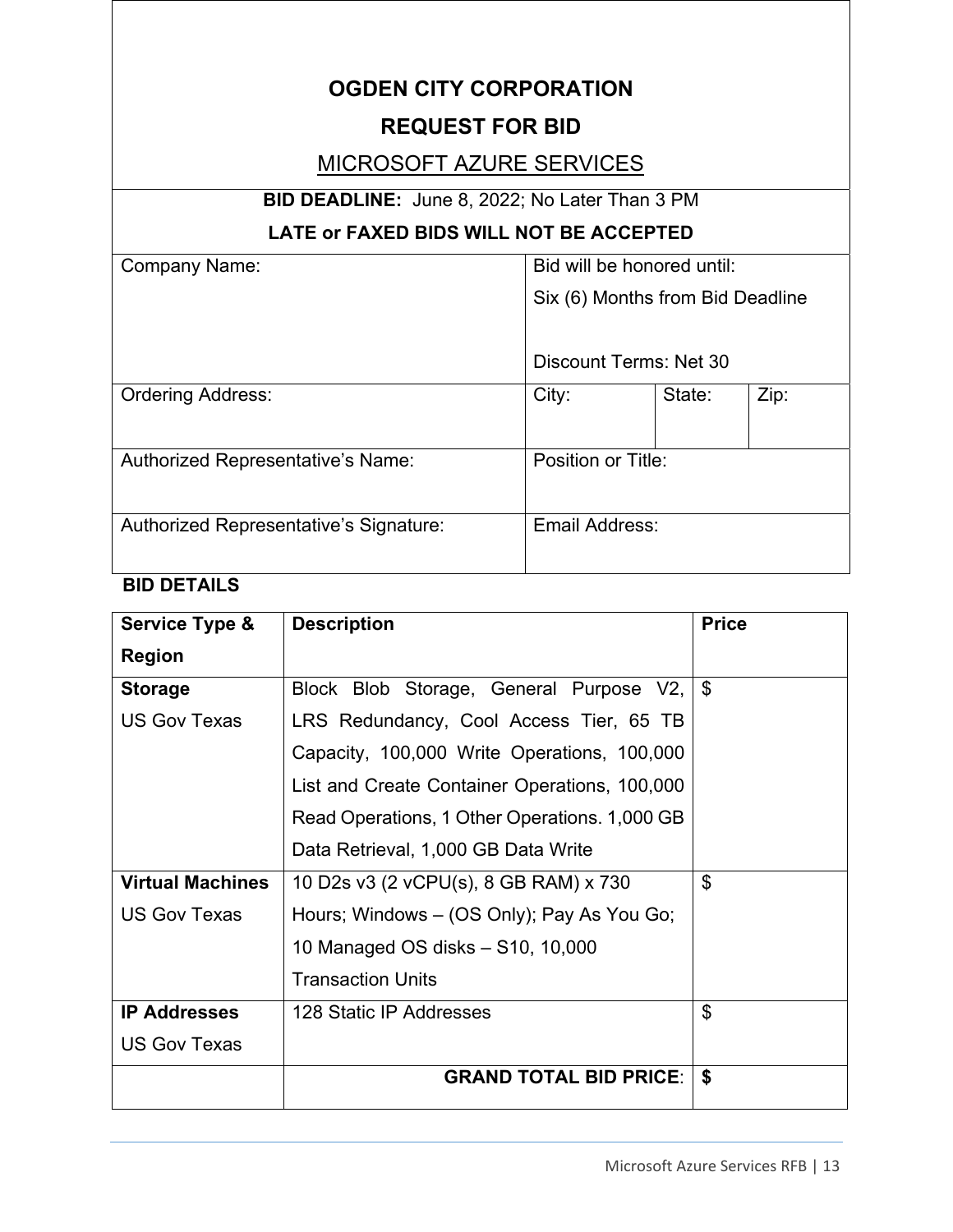### **Important Information:**

- Microsoft Azure has other services and Ogden City has the right to add and remove services to complete our Microsoft Azure project.
- It is anticipated that this bid will result in a single contract award.
- Contract will consist of a one (1) year term with the option to renew for two (2) additional one (1) year term contracts.
- Ogden City reserves the right to cancel the RFB without awarding a contract.

This bid shall remain in effect for 45 days after bid-opening.

 $\mathcal{L}_\text{max}$  , and the set of the set of the set of the set of the set of the set of the set of the set of the set of the set of the set of the set of the set of the set of the set of the set of the set of the set of the

\_\_\_\_\_\_\_\_\_\_\_\_\_\_\_\_\_\_\_\_\_\_\_\_\_\_\_\_\_\_\_\_\_\_\_\_

### **Respectfully submitted, The Contract Contract Seal (If a corporation)**

Name of Bidder

**Address** 

\_\_\_\_\_\_\_\_\_\_\_\_\_\_\_\_\_\_\_\_\_\_\_\_\_\_\_\_\_\_\_\_\_\_\_\_ Authorized Signature